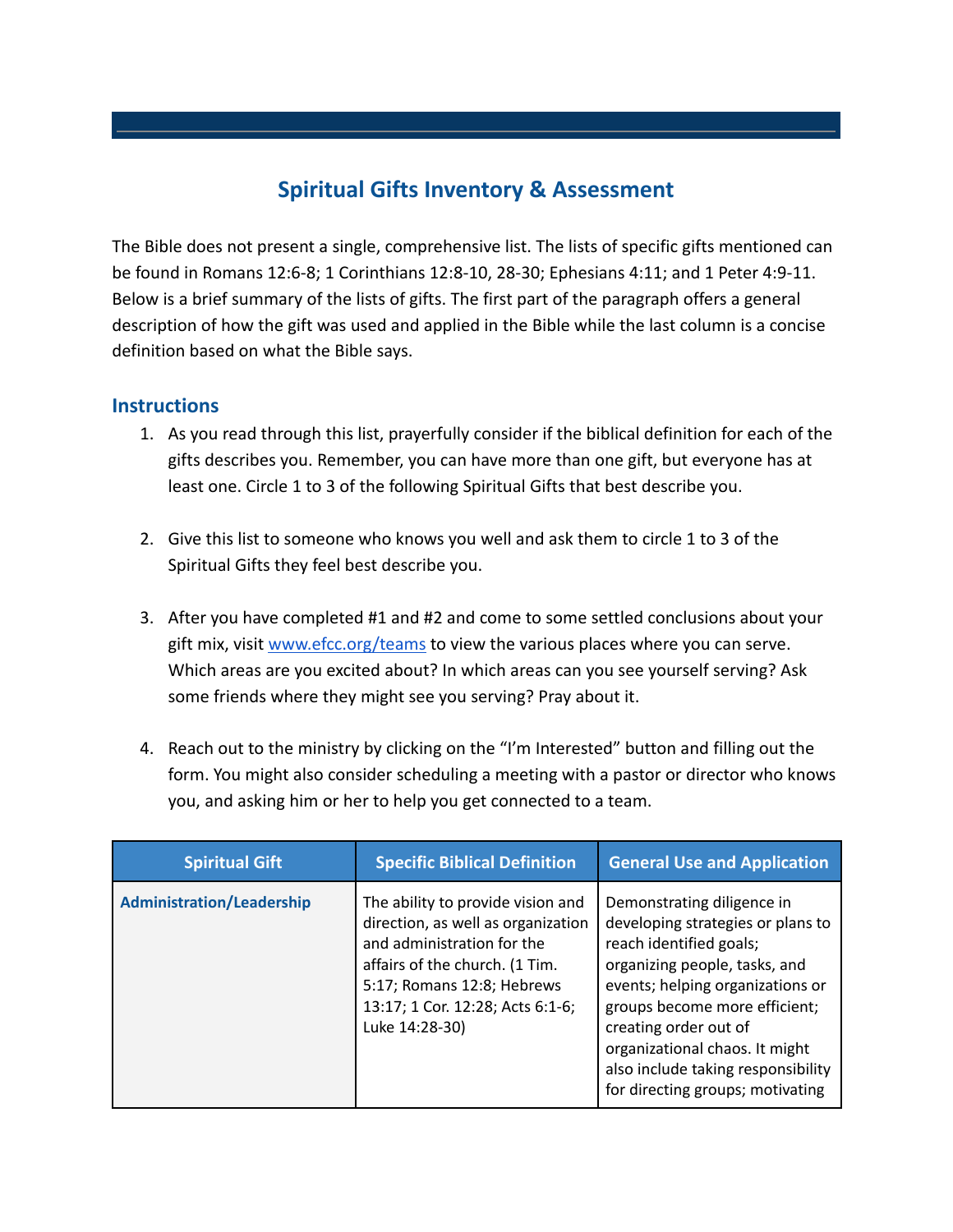|                                  |                                                                                                                                                                                                                                                                                                                                                                                                                                                                                                                                                                               | and guiding others to reach<br>important goals; managing<br>people and resources well;<br>influencing others to perform to<br>the best of their abilities.                                                                                      |
|----------------------------------|-------------------------------------------------------------------------------------------------------------------------------------------------------------------------------------------------------------------------------------------------------------------------------------------------------------------------------------------------------------------------------------------------------------------------------------------------------------------------------------------------------------------------------------------------------------------------------|-------------------------------------------------------------------------------------------------------------------------------------------------------------------------------------------------------------------------------------------------|
| <b>Apostleship/Missionary</b>    | In its enduring sense, it is the<br>ability to pioneer and establish<br>new works through the ministry<br>of God's Word. (1 Cor. 9:19-23;<br>Acts 8:4;13:2-3; 22:21; Rom.<br>15:20; 1 Cor. 12:28; Eph.<br>4:11-14; 3;1-9; Acts 15:1; Gal.<br>2:7-10). (The position of Apostle<br>has ceased. That position was<br>held by someone who physically<br>saw Jesus Christ and, by God's<br>choosing, assumed a leadership<br>position in the development of<br>the church. The gift, as defined<br>above, continues to play a role<br>in the development of the<br>church today.) | Pioneering new undertakings<br>(such as a new church or<br>ministry); serving in another<br>country or community; adapting<br>to different cultures and<br>surroundings; being aware and<br>sensitive to what is happening<br>in the situation. |
| <b>Discernment</b>               | The ability to distinguish<br>between truth and error. (1 Cor.<br>12:10; Acts 5:1-11; 1 John 4:1-6)                                                                                                                                                                                                                                                                                                                                                                                                                                                                           | Distinguishing between right<br>and wrong, good and evil;<br>accurately judging character;<br>seeing through false perception<br>or deceit; helping others to see<br>truth and error in life situations.                                        |
| <b>Evangelism</b>                | The ability to announce the<br>good news of salvation<br>effectively so that people<br>respond in faith and become<br>members of God's family.<br>(Eph.4:11-14; 2 Tim 4:5;Acts<br>8:26-40;14:21; 21:8)                                                                                                                                                                                                                                                                                                                                                                        | Looking for opportunities to talk<br>with nonbelievers about the<br>gospel; communicating openly<br>and effectively about faith in<br>God; talking about spiritual<br>matters with nonbelievers.                                                |
| <b>Exhortation/Encouragement</b> | The ability to challenge people<br>to action, as well as comfort and<br>encourage those who are<br>hurting, through the application<br>of God's Word. (Romans 12:8; 1<br>Tim. 4:13; Hebrews 10:25; Acts<br>14:22)                                                                                                                                                                                                                                                                                                                                                             | Strengthening and reassuring<br>troubled people; encouraging or<br>challenging people; motivating<br>others to grow; supporting<br>people who need to take action.                                                                              |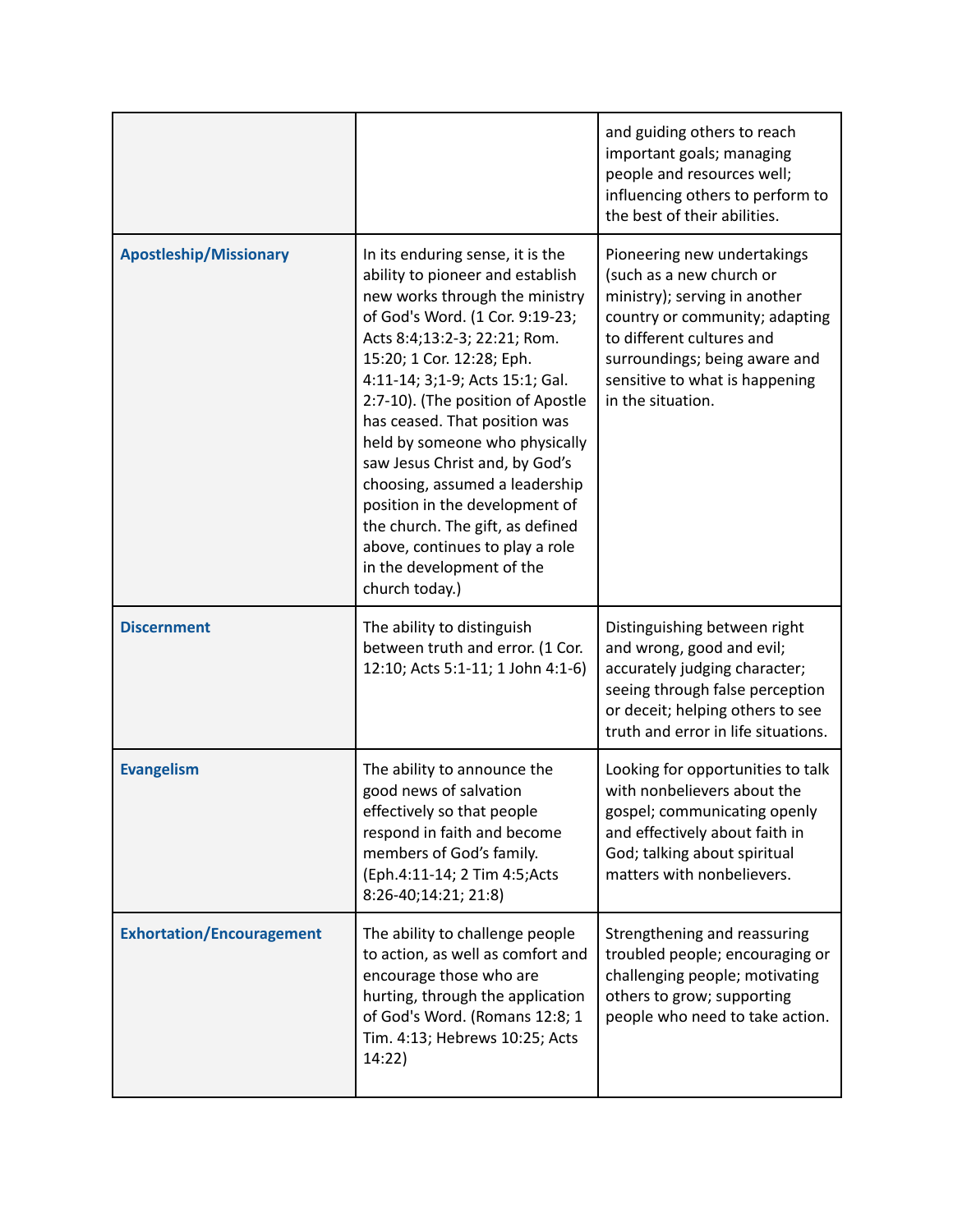| <b>Faith</b>               | The ability to trust God for the<br>unusual and to encourage the<br>faith of others. (1 Cor. 12:9; Acts<br>11:22-24; Hebrews 11; Romans<br>$4:18-21$                                                                                                                                                                                                      | Trusting God to answer prayer<br>and encouraging others to do<br>the same; having confidence in<br>God's continuing presence and<br>ability to help, even in difficult<br>times; moving forward in joy<br>regardless of opposition.                             |
|----------------------------|-----------------------------------------------------------------------------------------------------------------------------------------------------------------------------------------------------------------------------------------------------------------------------------------------------------------------------------------------------------|-----------------------------------------------------------------------------------------------------------------------------------------------------------------------------------------------------------------------------------------------------------------|
| <b>Giving</b>              | The ability to earn and<br>distribute money liberally to<br>further the cause of Christ.<br>(Romans 12:8; 2 Cor. 8:1-7;<br>9:2-8; Mark 12:41-44)                                                                                                                                                                                                          | Giving liberally and joyfully to<br>the work of the Kingdom; ably<br>and eagerly giving to people in<br>financial need or projects<br>requiring support; managing<br>money well in order to free<br>more of it for giving.                                      |
| <b>Helps/Serving</b>       | The supernatural ability to<br>recognize unmet needs and take<br>the initiative to provide practical<br>assistance that supports the<br>work of God's church without<br>needing recognition. (1 Cor.<br>12:28; Acts 9:36; 2 Tim. 1:16-18;<br>Romans 12:7; Acts 6:1-7; Titus<br>3:14; Gal. 6:10)                                                           | Working behind the scenes to<br>support the work and ministry<br>of others; finding small things<br>that need to be done and doing<br>them without being asked;<br>helping wherever needed.                                                                     |
| <b>Hospitality</b>         | The supernatural ability to make<br>others, especially strangers, feel<br>warmly welcomed, accepted,<br>and comfortable in the church<br>family. This ability enables them<br>to coordinate factors that<br>promote a warm atmosphere<br>for true fellowship to take place.<br>(1 Peter 4:9-10; Romans 12:13;<br>16:23; Acts 16:14-16; Hebrews<br>13:1,2) | Meeting new people and<br>helping them feel welcome;<br>entertaining guests; opening his<br>or her home to others who need<br>a safe, supportive environment;<br>setting people at ease in<br>unfamiliar surroundings.                                          |
| <b>Knowledge (Word of)</b> | The ability to understand the<br>truth which God has revealed.<br>(1 Cor. 12:8;Col. 1:9; 2:2-3; 2<br>Cor. 11:6; 2 Peter 3:1-2;<br>Dan.1:17)                                                                                                                                                                                                               | Carefully studying and<br>researching subjects he or she<br>wants to understand better;<br>sharing his or her knowledge<br>and insights with others when<br>asked; sometimes gaining<br>information that is not attained<br>by natural observation or<br>means. |